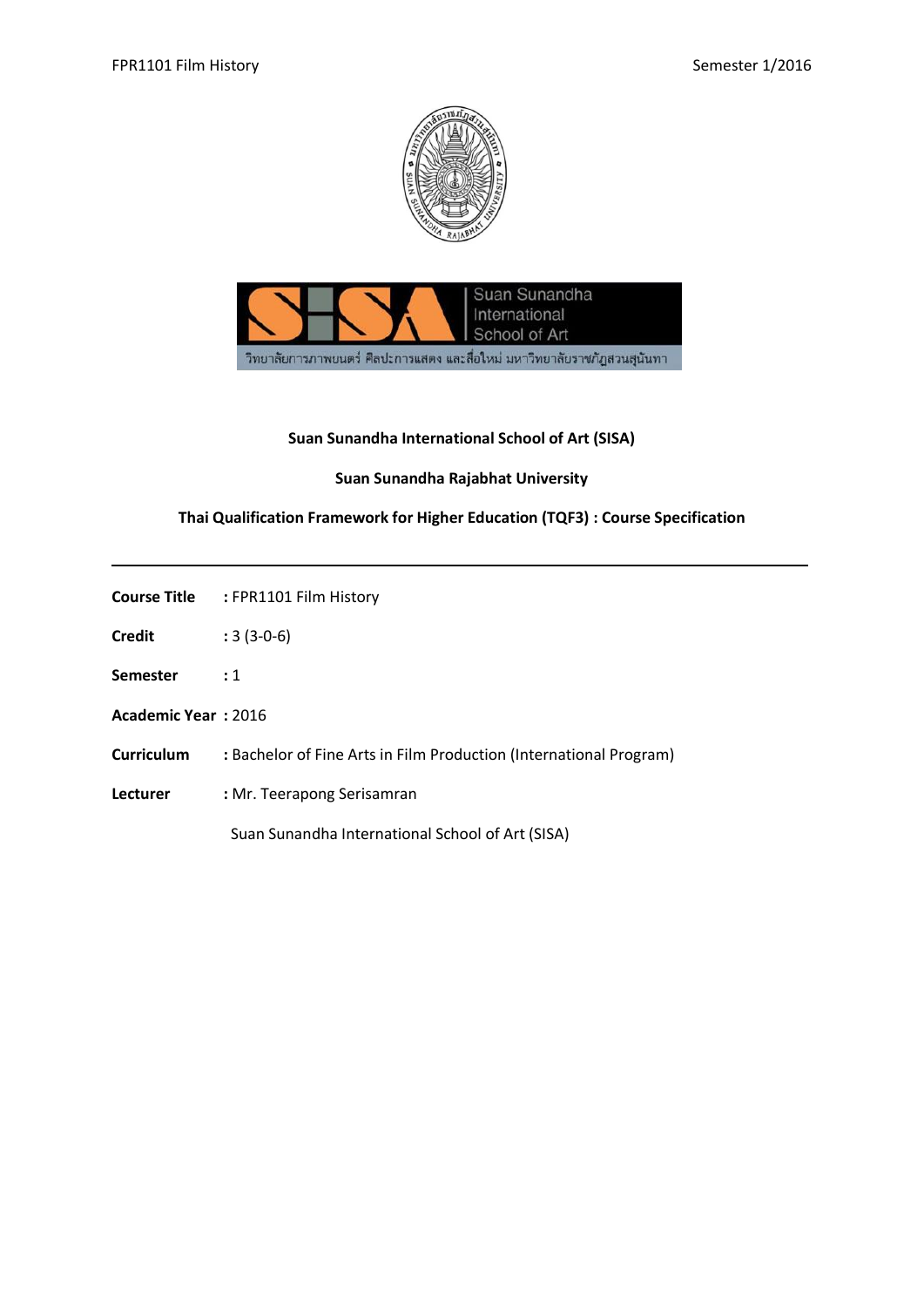## **Section 1. General Information**

- 1. Code and Course Title : FPR1101 Film History
- 2. Credit : 3 (3-0-6)
- 3. Curriculum and Course Category: This course offering, a part of the Bachelor of Fine Arts, Film Production Program, Suan Sunandha International School of Art, Suan Sunandha Rajabhat University is categorized as Film Production Specific Course / Core Subject.
- 4. Lecturer : Mr. Teerapong Serisamran
	- E-mail: teerapong.se@ssru.ac.th
- 5. Semester / Year Level of Students: Semester 1 / 1<sup>st</sup> Year Students
- 6. Pre-Requisite (if any) : None
- 7. Co-Requisite (if any) : None
- 8. Learning Location : -
- 9. Late Date for Preparing and Revising this Course: -

### **Section 2.Aims and Objectives**

- 1. Objectives of Course
	- 1.1 To have knowledge about film history.
	- 1.2 To understand film history including with western and eastern film movement.
- 2. Objectives of Developing/Revising Course -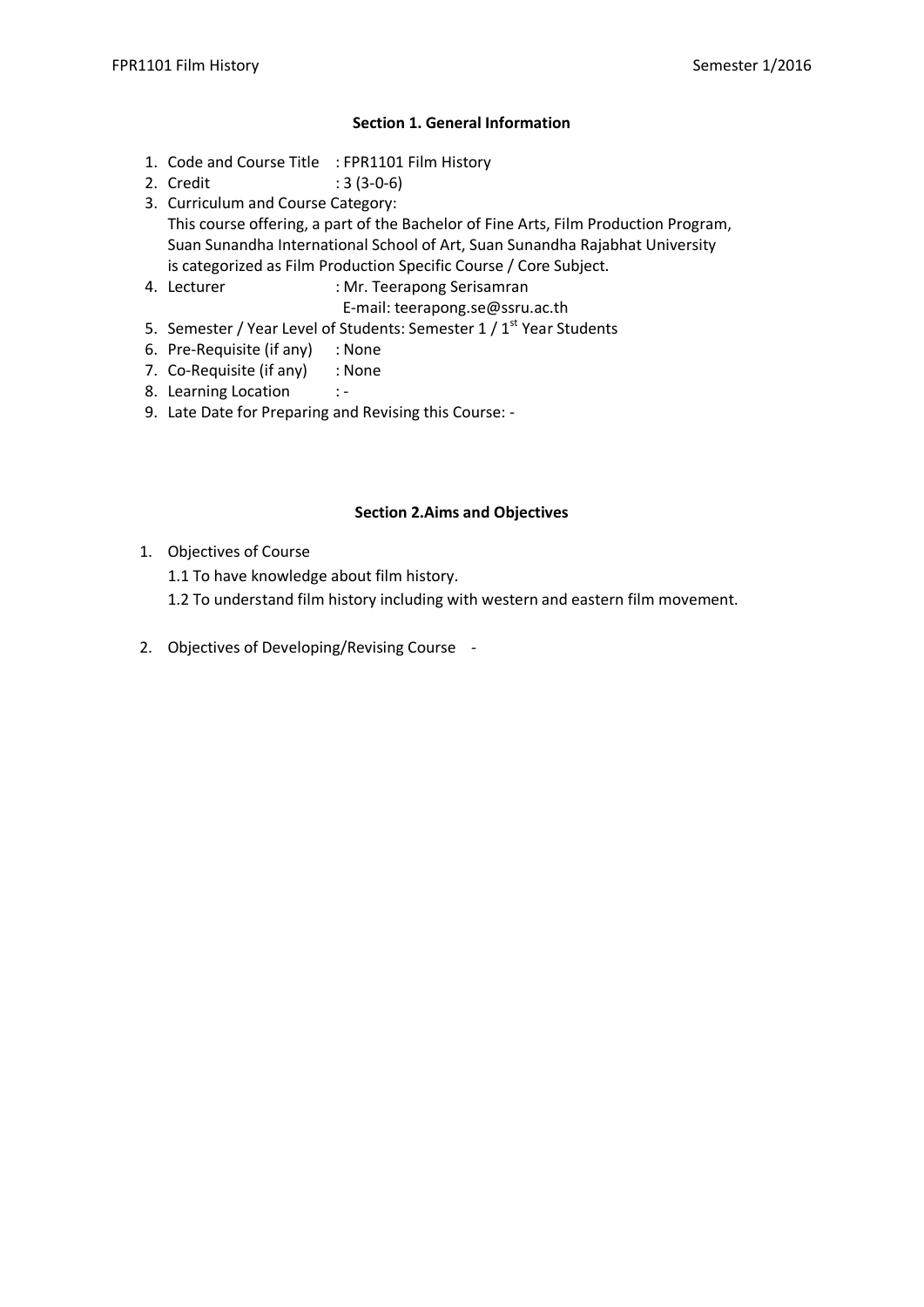### **Section 3.Course Structure**

#### **1. Course Outline**

The course topics are about history of western and eastern films industry movements and the significance styles of the international and Thai directors.

### **2. Time Length per Semester** (Lecture-Hours / Practice-Hours / Self Study-Hours)

| Lecture          | Practice | <b>Self Study</b> | <b>Addition</b>      |
|------------------|----------|-------------------|----------------------|
| 3 hours per week | -        | 6 hours per week  | upon student request |

### **3. Time Length per Week for Individual Academic Consulting and Guidance**

- 3.1 Lecturer will be available every Wednesday from 9:00 to 16.00 at Suan Sunandha School of Art or an appointment can be made upon request.
- 3.2 Lecturer can also be reached via e-mail for any short consultations: suparada.pr@ssru.ac.th

| <b>Learning Standard/Outcomes</b> | <b>Learning Activities</b>     | <b>Learning Assessment</b>     |  |  |
|-----------------------------------|--------------------------------|--------------------------------|--|--|
| <b>Ethics and Morals</b><br>1.    |                                |                                |  |  |
| 1. Honesty                        | 1. Rules setting such as       | 1. Evaluation of on time class |  |  |
| 2.Integrity                       | attending the class on time    | attendance                     |  |  |
| 3. Responsibility                 | and regularly                  | 2. Evaluation of on time       |  |  |
| 4. Punctuality                    | 2. Group discussion            | assigned tasks sending         |  |  |
| 5.Tolerance                       | 3. Group work                  | 3. Evaluation of harmony in    |  |  |
| 6.Confidence                      | 4. Responsible for given tasks | students group working         |  |  |
|                                   | and be honest in working       |                                |  |  |
|                                   | and examination                |                                |  |  |
|                                   | Knowledge<br>2.                |                                |  |  |
| 1. Can apply knowledge in real    | 1. Explain and conclude ideas  | 1. Evaluation by behaviors,    |  |  |
| working time                      | through teaching               | attention and class            |  |  |
| 2. Dare to use creativity that's  | documents and                  | participation                  |  |  |
| profit for film production        | presentation by programs       | 2. Evaluation by group working |  |  |
| development                       | of Microsoft PowerPoint,       | of film production and         |  |  |
| 3. Understand in working          | Microsoft Word and             | discussion                     |  |  |
| process rightly in standard       | Internet                       | 3. Evaluation by quiz, midterm |  |  |
| 4. Good attitude to profession    | 2. Single and group            | examination and final          |  |  |
| and work based on                 | assignment and discussion      | examination                    |  |  |
| moralities and ethics of          | 3. Games for case studies      |                                |  |  |
| mass communicators                | understanding and              |                                |  |  |
|                                   | conclusion                     |                                |  |  |
|                                   | Quiz in class<br>4.            |                                |  |  |

### **Section 4.Developing Students' Learning Outcomes**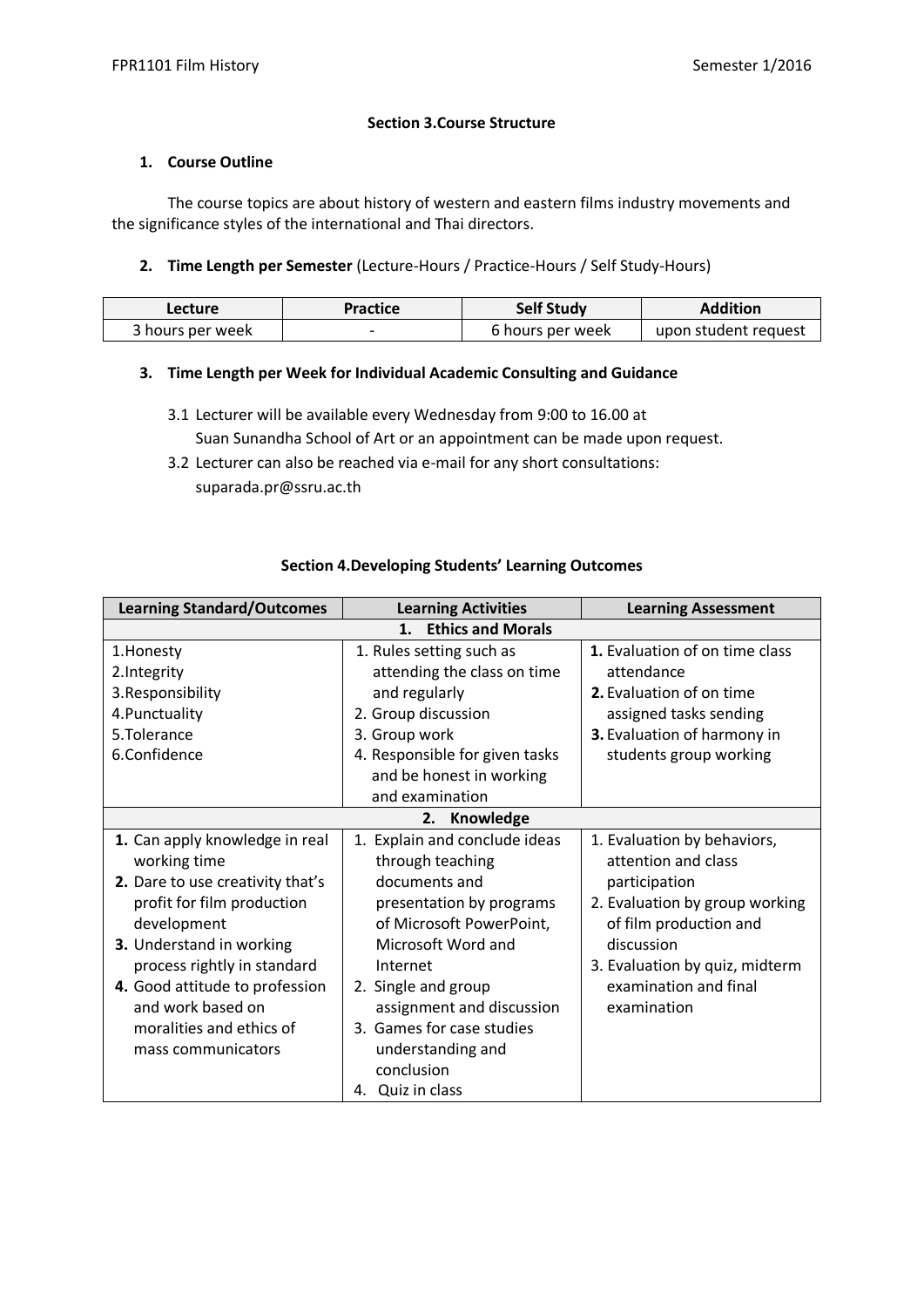| <b>Learning Standard/Outcomes</b>                                                                                                                                                                                                                                                                                                                                                              | <b>Learning Activities</b>                                                                                                                                                                                                                                             | <b>Learning Assessment</b>                                                                                                                                                                                           |
|------------------------------------------------------------------------------------------------------------------------------------------------------------------------------------------------------------------------------------------------------------------------------------------------------------------------------------------------------------------------------------------------|------------------------------------------------------------------------------------------------------------------------------------------------------------------------------------------------------------------------------------------------------------------------|----------------------------------------------------------------------------------------------------------------------------------------------------------------------------------------------------------------------|
|                                                                                                                                                                                                                                                                                                                                                                                                | <b>Cognitive Skills</b><br>3.                                                                                                                                                                                                                                          |                                                                                                                                                                                                                      |
| 1. Can apply theoretical section<br>and practical part to film<br>production<br>2. Can analyze situations in film<br>production                                                                                                                                                                                                                                                                | 1. Practice and ideas<br>conclusion by program of<br><b>Microsoft PowerPoint</b><br>2. Assignment of group<br>discussion and report<br>3. Group analysis based on at<br>present film principles                                                                        | 1. Evaluation by behaviors,<br>attention and class<br>participation<br>2. Evaluation by group<br>discussion<br>3. Evaluation by class practice<br>4. Evaluation by students' ideas<br>conclusion, analysis including |
|                                                                                                                                                                                                                                                                                                                                                                                                |                                                                                                                                                                                                                                                                        | with in class evaluation                                                                                                                                                                                             |
| 4.<br>1. Relevant interpersonal skill<br>and classmate<br>2. Skill of creation and<br>maintenance of<br>interpersonal relationship<br>with colleagues and gain<br>and loss people<br>3. Professional practice with<br>self-responsibility and public<br>responsibility based on<br>moralities and ethics of<br>mass communicators<br>4. Being leader and follower<br>while working development | <b>Interpersonal Skills and Responsibilities</b><br>1. Explain and conclude ideas<br>through teaching<br>documents and<br>presentation by programs<br>of Microsoft PowerPoint,<br>Microsoft Word and<br>Internet<br>2. Group works assignment<br>3. Group presentation | 1. Evaluation by behaviors,<br>attention and class<br>participation<br>2. Evaluation by group works<br>3. Evaluation by in class<br>practice                                                                         |
| 5.                                                                                                                                                                                                                                                                                                                                                                                             | Numerical Analysis, Communication and Information Technology Skills                                                                                                                                                                                                    |                                                                                                                                                                                                                      |
| 1. Effective communication<br>skill which are listening,<br>speaking, reading and<br>writing skills                                                                                                                                                                                                                                                                                            | 1. Communicative technology<br>usage practice such as<br>assignment sending via e-<br>mail and creation of forum                                                                                                                                                       | 1. Evaluation by behaviors,<br>attention and class<br>participation<br>2. Evaluation by group                                                                                                                        |
| 2. Information technology and<br>new media usage skills to<br>support film production<br>such as information<br>searching via internet and<br>uploading produced film to<br>youtube.com                                                                                                                                                                                                        | for ideas sharing<br>2. In class discussion or playing<br>of case studies games<br>3. Report presentation skill by<br>using proper forms, tools<br>and technology                                                                                                      | discussion and presentation<br>3. Evaluation by in class<br>practice                                                                                                                                                 |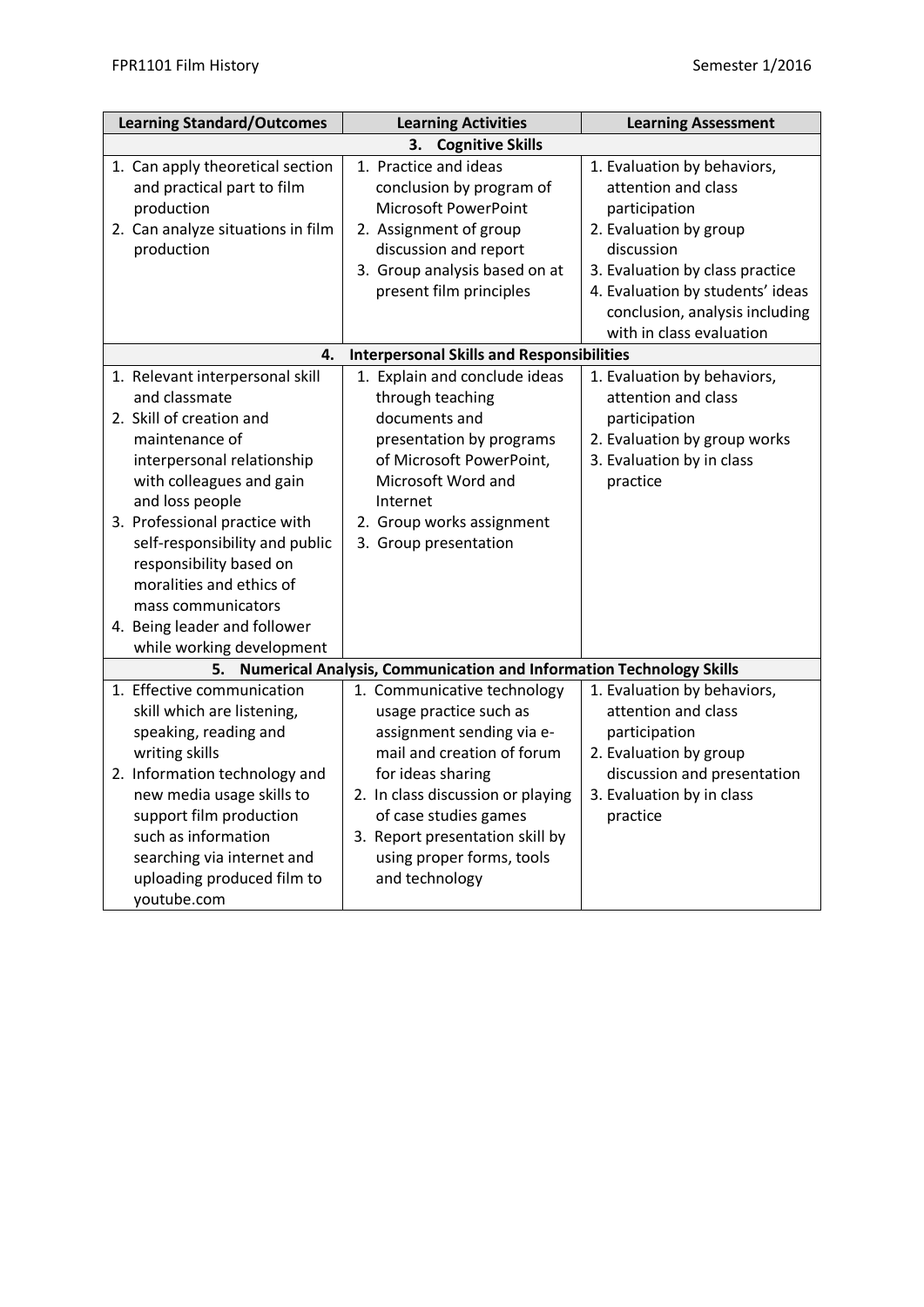### **Section 5.Lesson Plan and Assessment**

## **1. Lesson Plan**

| <b>Week</b>    | <b>Topic/Outline</b>                       | <b>Hours</b>      | <b>Learning Activities</b>      | Lecturer      |
|----------------|--------------------------------------------|-------------------|---------------------------------|---------------|
|                |                                            |                   | and Medias                      |               |
|                | - Course Orientation                       |                   | -lecture                        | Mr. Teerapong |
| 1              | - from science to cinema :                 | 3                 | -Group Discussion               | Serisamran    |
|                | Dawn of the Moving Picture                 |                   |                                 |               |
| $\overline{2}$ | - Realism: Capture the reality             | 3                 | -lecture                        | Mr. Teerapong |
|                | on film                                    |                   | - Group Discussion              | Serisamran    |
|                | - Formalist: style and technic             |                   | -lecture                        | Mr. Teerapong |
| 3              | that shape the film form Part<br>1         | 3                 | -Group Discussion               | Serisamran    |
|                | - Formalist: style and technic             |                   |                                 |               |
| 4              | that shape the film form Part              | 3                 | -lecture                        | Mr. Teerapong |
|                | 2                                          |                   | -Group Discussion               | Serisamran    |
|                | - Politics and film: Ideology              |                   | -lecture                        | Mr. Teerapong |
| 5              | on cinema movement.                        | $\overline{3}$    | -Group Discussion               | Serisamran    |
|                |                                            | 3                 | -lecture                        | Mr. Teerapong |
| 6              | - Hollywood: Studio System.                |                   | - Group Discussion              | Serisamran    |
| $\overline{7}$ |                                            |                   | <b>Spring Break Week</b>        |               |
| 8              |                                            |                   | <b>Midterm Examination Week</b> |               |
| 9              | - Asian Film Movement.                     | 3                 | -lecture                        | Mr. Teerapong |
|                |                                            | -Group Discussion |                                 | Serisamran    |
| 10             | -lecture<br>3<br>- European Film Movement. |                   | Mr. Teerapong                   |               |
|                |                                            |                   | -Group Discussion               | Serisamran    |
| 11             | - Film Visual Effect: from film            | 3                 | -lecture                        | Mr. Teerapong |
|                | drawing to CGI.                            |                   | -Group Discussion               | Serisamran    |
|                | - From Celluloid to Digital                |                   | -lecture                        | Mr. Teerapong |
| 12             | Cinemas.                                   | 3                 | -Group Discussion               | Serisamran    |
|                |                                            |                   |                                 |               |
| 13             | - History of film sound.                   | 3                 | -lecture                        | Mr. Teerapong |
|                |                                            |                   | -Group Discussion               | Serisamran    |
| 14             | - Group Presentation part 1                | $\overline{3}$    | - Group Presentation            | Mr. Teerapong |
|                |                                            |                   |                                 | Serisamran    |
| 15             | - Group Presentation part 2                | 3                 | - Group Presentation            | Mr. Teerapong |
|                |                                            |                   |                                 | Serisamran    |
| 16             | <b>Spring Break Week</b>                   |                   |                                 |               |
| 17             | <b>Final Examination Week</b>              |                   |                                 |               |
|                | <b>Total Hours</b>                         | 39                |                                 |               |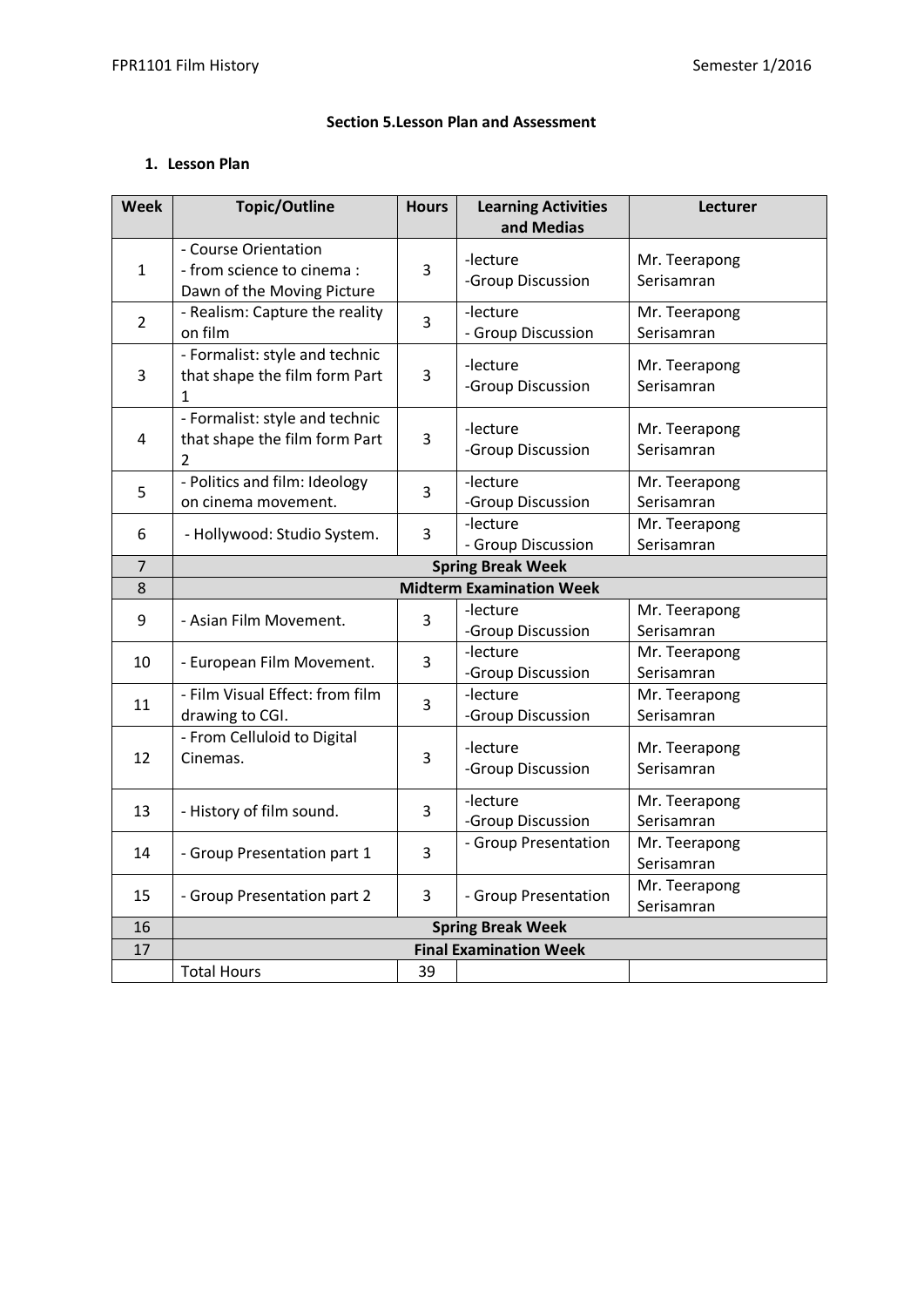# **2. Learning Assessment Plan**

| <b>Learning Outcomes</b> | <b>Assessment Activities</b>   | <b>Time Schedule</b> | <b>Proportion of</b><br>Assessment (%) |  |  |  |
|--------------------------|--------------------------------|----------------------|----------------------------------------|--|--|--|
|                          | 1. Ethics and Morals           |                      |                                        |  |  |  |
| 1. Honesty               |                                |                      |                                        |  |  |  |
| 2. Integrity             |                                |                      |                                        |  |  |  |
| 3. Responsibility        | <b>Behaviors and Class</b>     | Every Week           | <b>Class Attendance</b>                |  |  |  |
| 4. Punctuality           | <b>Practical Participation</b> |                      | 10%                                    |  |  |  |
| 5. Tolerance             |                                |                      |                                        |  |  |  |
| 6. Confidence            |                                |                      |                                        |  |  |  |

| <b>Learning Outcomes</b>                                                                                                                                                                                                                                                                                                    | <b>Assessment Activities</b>                                      | <b>Time Schedule</b> | <b>Proportion of</b><br>Assessment (%)                                                                 |  |
|-----------------------------------------------------------------------------------------------------------------------------------------------------------------------------------------------------------------------------------------------------------------------------------------------------------------------------|-------------------------------------------------------------------|----------------------|--------------------------------------------------------------------------------------------------------|--|
| 2. Knowledge                                                                                                                                                                                                                                                                                                                |                                                                   |                      |                                                                                                        |  |
| 1. Can apply knowledge in<br>real working time<br>2. Dare to use creativity<br>that's profit for film<br>production development<br>3. Understand in working<br>process rightly in standard<br>4. Good attitude to<br>profession and work based<br>on moralities and ethics of<br>mass communicators                         | Video Essays on<br>Midterm and Final<br><b>Examination Scores</b> | Week 8 and 17        | Video Essay for<br>Midterm<br>Examination<br>20%<br>Video Essay for<br><b>Final Examination</b><br>30% |  |
|                                                                                                                                                                                                                                                                                                                             | 3. Cognitive Skills                                               |                      |                                                                                                        |  |
| 1. Can apply theoretical<br>section and practical part<br>to film production<br>2. Can analyze situations in<br>film production                                                                                                                                                                                             | Group Discussion and<br>Analysis                                  | Week 1-6 and 9-13    | <b>Group Discussion</b><br>15%                                                                         |  |
| 4.                                                                                                                                                                                                                                                                                                                          | <b>Interpersonal Skills and Responsibilities</b>                  |                      |                                                                                                        |  |
| 1. Relevant interpersonal skill<br>and classmate<br>2. Skill of creation and<br>maintenance of<br>interpersonal relationship<br>with colleagues and gain<br>and loss people<br>3. Professional practice with<br>self-responsibility and<br>public responsibility based<br>on moralities and ethics of<br>mass communicators | <b>Class Participation</b>                                        | <b>Every Week</b>    | <b>Class Participation</b><br>10%                                                                      |  |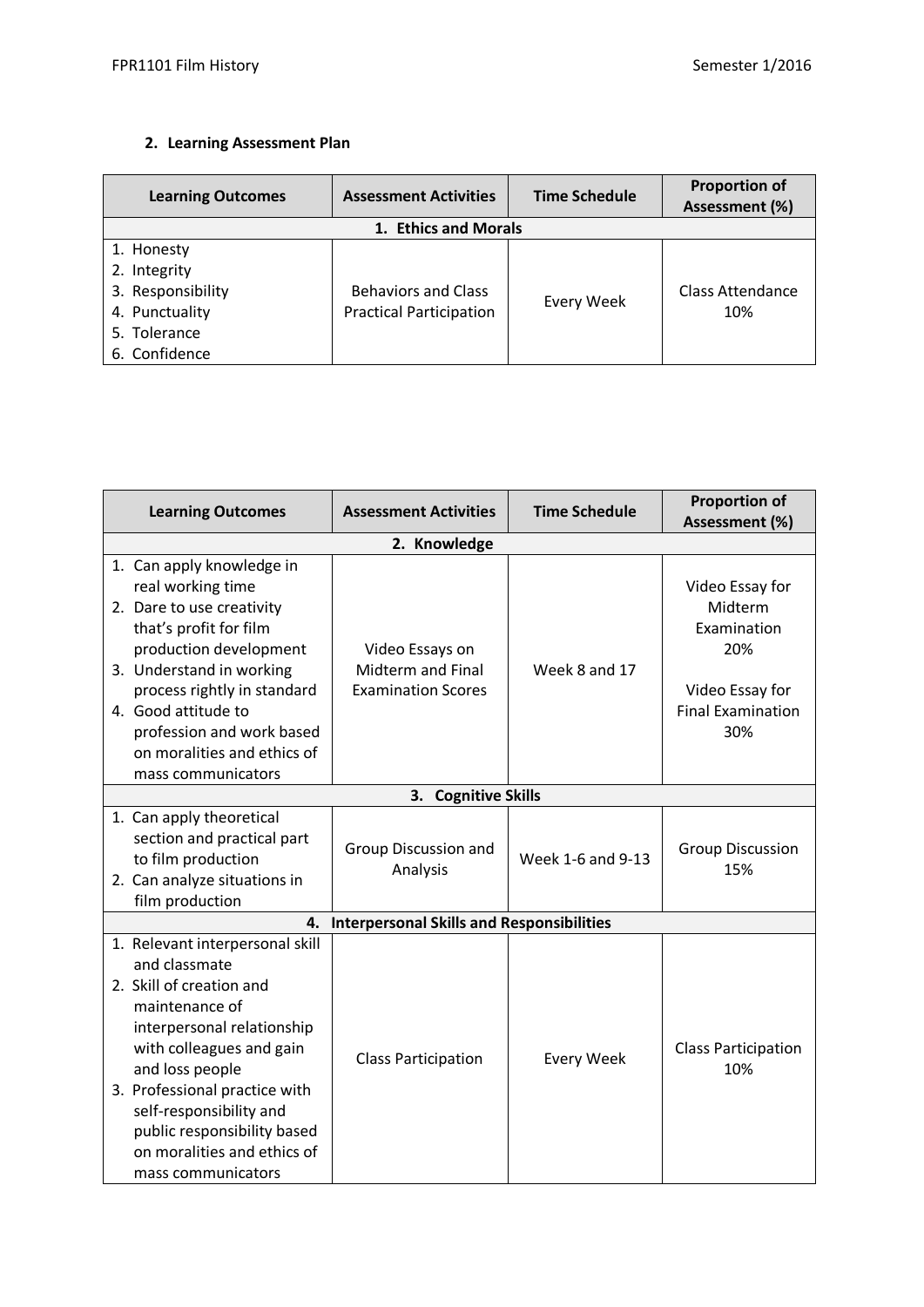| 4. Being leader and follower<br>while working<br>development                                                                                                                                                                                                                                   |                                                                        |            |                                  |
|------------------------------------------------------------------------------------------------------------------------------------------------------------------------------------------------------------------------------------------------------------------------------------------------|------------------------------------------------------------------------|------------|----------------------------------|
|                                                                                                                                                                                                                                                                                                | 5. Numerical Analysis, Communication and Information Technology Skills |            |                                  |
| 1. Effective communication<br>skill which are listening,<br>speaking, reading and<br>writing skills<br>2. Information technology<br>and new media usage skills<br>to support film production<br>such as information<br>searching via internet and<br>uploading produced film<br>to youtube.com | <b>Group Presentation</b>                                              | Week 14-15 | <b>Group Presentation</b><br>15% |

## **Section 6.Learning and Teaching Resources**

## **1. Major books and documents**

David Parkinson.(2012). *History of Film (Second Edition)*. London: Thames & Hudson World of Art.

# **2. Important document and information**

ี เยาวนันท์ เชฦฐรัตน์. (2534). *ประวัติศาสตร์ภาพยนตร์ (พิมพ์ครั้งที่ 2)*. กรุงเทพฯ :สำนักพิมพ์ ณ ฌาน.

กฤษดา เกิดดี. (2543). *ประวัติศาสตร์ภาพยนตร์:การศึกษาว่าด้วย 10 ตระกูลส าคญั (พิมพ์ครั้งที ่ 2)*. กรุงเทพฯ : สำนักพิมพ์พิมพ์คำ

# **3. Suggested document and information**

http://www.filmandhistory.org http://www.filmsite.org http://www.filmbug.com/dictionary/moviehistory.php http://www.tc.umn.edu/~ryahnke/film/cinema.htm http://inventors.about.com/library/inventors/blmotionpictures.htm

### **Section 7.Course Evaluation and Improvement**

# **1. Strategies for Course Evaluation by Students**

1.1 Explain to students to understand significance of subject development and students' roles in subject effectiveness evaluation as gain and loss people of program management 1.2 Support subject effectiveness evaluation by students before and after studying 1.3 Create opinion sharing atmosphere about subject effectiveness between lecturer and students while studying

### **2. Strategies for Course Evaluation by Lecturer**

2.1 Evaluation majorly based on students' participation such as students' behaviors and participation consideration 2.2 Evaluation by lecturer's point of view such as teaching potential according to set teaching plan evaluation and teaching atmosphere consideration 2.3 Evaluation by students' scores